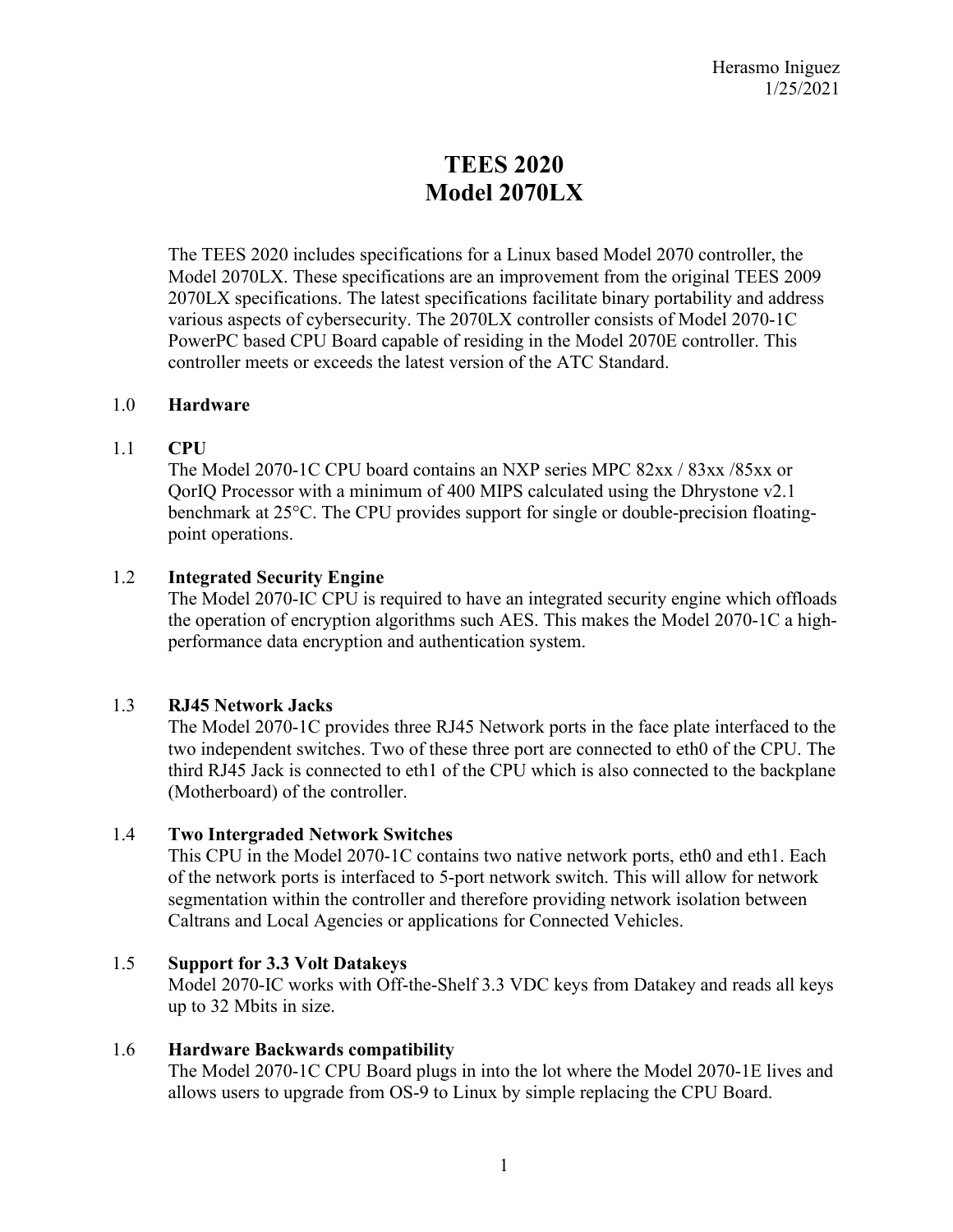## 1.7 **USB Support**

In addition to the Datakey, the Model 2070-1C also provides a USB port meeting the USB 2.0 standard.

## 1.8 **SD Card Support**

The Model 2070-1C Provides support for Stand SD storage devices. This allows for local archiving capabilities with up to 4GByes of memory capacity.

## 1.9 **DRAM, FLASH and SRAM Memory**

The Model 2070-1C is required to have a minimum of 64 Mbytes of DRAM, 32 Mbytes of FLASH and 1Mbyte of SRAM. Some manufactures have double these storage capacities for example the Safetran's Model 2070-1C has 128Mbytes of DRAM.

## 2.0 **Software**

## 2.1 **Linux Kernel**

The Model 2070-1C is required to have Linux Kernel version 2.6.35 or later. By requiring version 2.6.35 or greater the operating system will be capable of supporting Real-Time Operating System services and functionality such OS Kernel Preemption and High-Resolution Timers.

## 2.2 **Linux Kernel Configuration**

The Model 2070-1C's Linux Kernel is configured with Real Time Operating System Features such as Kernel Preemption, Share Memory and High-Resolution Timers as well encryption capabilities.

## 2.3 **Standard glibc library**

The Model 2070-1C uses the GNU C Library (glibc) release v 2.23 or later. This version fixes cybersecurity vulnerabilities such the libraries' Stack-Based Buffer Overflow. This GNU C library also address binary portability by providing a set of standard libraries resident in every manufacturer's controller.

## 2.4 **Standardized Ver Module**

The Model 2070-1C Provides a "ver" utility that consists of Dynamically Linked "Shared Object" Library, libootid.so. The libootid.so library contains the controller identification including the TEES Version, Vendor Name and Image Built Date and can be read via the "ver" utility. This library also contains the ATC Std Version. The same information can be read programmable via a user program.

## 2.5 **Startup Procedure and Initialization**

The Model 2070-1C Linux System uses a scripted method for initialization compatible with SysVinit methods. This allows standardization among all controller manufactures